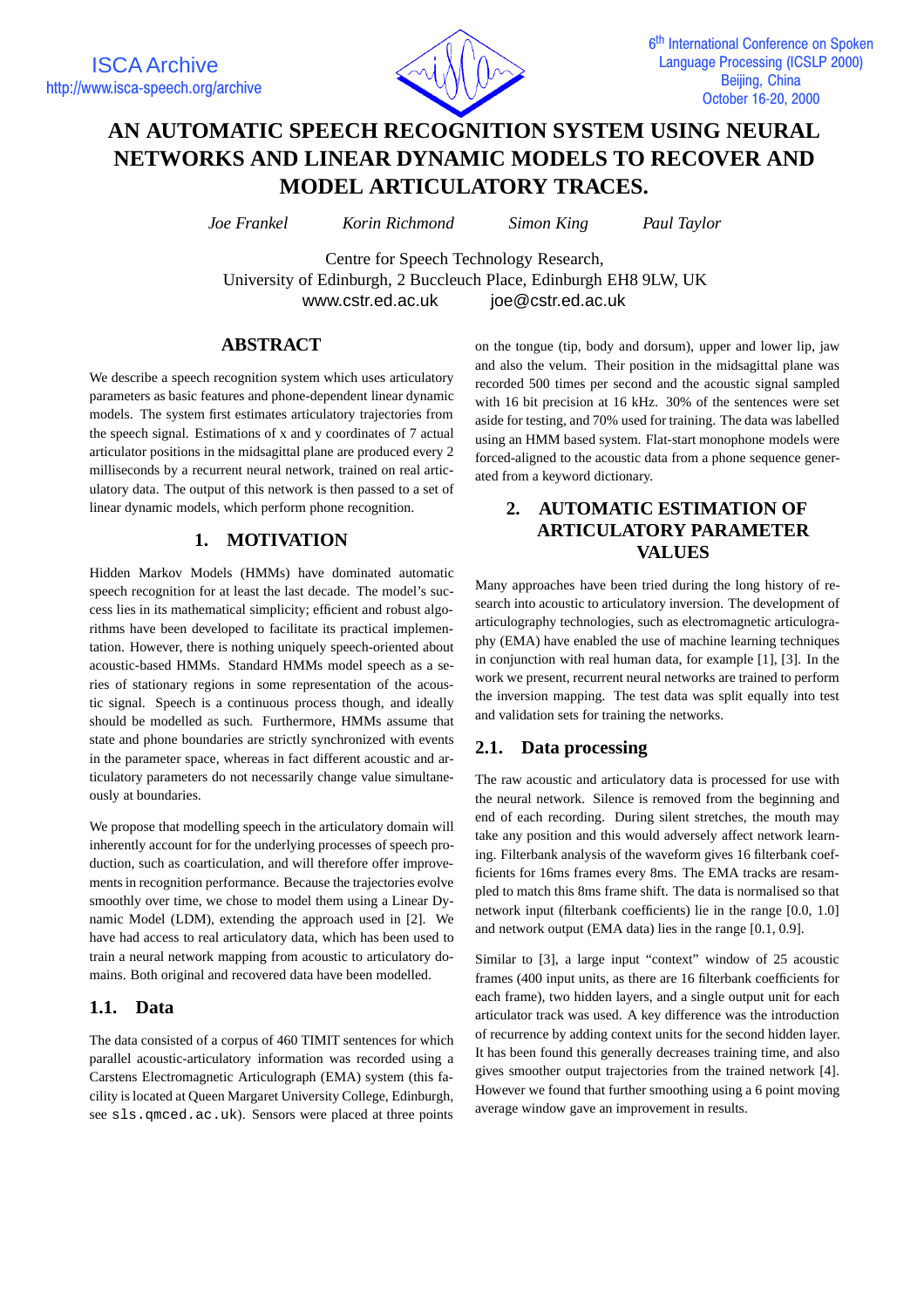

Figure 1: Actual and automatically estimated articulatory parameter (tongue tip height). "A large household needs lots of appliances"

| Articulator     | RMSE (mm) | Mean correlation |
|-----------------|-----------|------------------|
| Upper $lip X$   | 1.1(21%)  | 0.43             |
| Upper lip Y     | 1.2(17%)  | 0.58             |
| Lower lip X     | 1.4(22%)  | 0.42             |
| Lower lip Y     | 2.6(16%)  | 0.72             |
| Lower incisor X | 1.1(22%)  | 0.44             |
| Lower incisor Y | 1.1(14%)  | 0.76             |
| Tongue tip X    | 2.5(15%)  | 0.72             |
| Tongue tip Y    | 2.5(13%)  | 0.80             |
| Tongue body X   | 2.0(14%)  | 0.75             |
| Tongue body Y   | 2.0(13%)  | 0.80             |
| Tongue dorsum X | 2.1(16%)  | 0.73             |
| Tongue dorsum Y | 2.7(19%)  | 0.67             |
| Velum X         | 0.8(22%)  | 0.67             |
| Velum Y         | 1.3 (27%) | 0.68             |

Table 1: Automatic estimation of articulatory parameters on unseen data. RMSE is expressed in mm and as a percentage of the total range of movement for that articulator.

#### **2.2. Results**

Figure 1 shows an example from the test set for one articulatory parameter. Qualitatively, this shows that an accurate mapping is achieved. Two measures that have been used in the past are root mean square error, an indication of the distance between two trajectories, and the product moment correlation coefficient, an indication of similarity in "shape". Table 1 gives quantitative results: RMSE is given both in millimetres and as a percentage of the total range of movement for each articulator. However, these two measures are of limited use, as for the purposes of speech recognition, we are not necessarily interested in recovering the articulation as accurately as possible from the acoustics. There are many problems inherent in this, such as the critical / non-critical nature of the articulators (see section 4.1), and the fact that one sound can be produced by many articulatory configurations. A much more suitable performance measure for the network is that of phone classification score.

#### **3. LINEAR DYNAMIC MODELS**

The second stage of the system revolves around modelling the articulatory trajectories. For this task we have chosen a linear

dynamic model described by the following pair of equations:

$$
x_t = F x_{t-1} + w_t \tag{1}
$$

$$
y_t = H x_t + v_t \tag{2}
$$

with  $y_t$  denoting the observation and  $x_t$  the hidden state variable of the system at time t. The basic premise of the model is that there is some underlying dynamic process which can be modelled by equation 1. Evolution from one time-frame to the next is described by a linear transformation  $F$  and the addition of some noise,  $w_t \sim N(\mu_w, Q_w)$ . The complexity of the motion is encapsulated in the dimensionality, for example a 1 dimensional state space would allow exponential growth or decay with an overall drift ( $\mu_w$  can be non-zero) and 2 dimensions could describe damped oscillation with a drift. Increasing the dimensionality beyond 4 or 5 degrees of freedom allows fairly complex trajectories to be modelled.

The observation vectors represent realisations of this unseen dynamical process; a linear transformation with the matrix  $H$  and the addition of more noise,  $v_t \sim N(\mu_v, Q_v)$  (equation 2) relate the two. The trajectories could be modelled directly, however using a hidden state space in this way makes a distinction between the production mechanism at work and the parameterisation chosen to represent it. This parameterisation is not necessarily optimal, in fact the system is best described using fewer degrees of freedom than originally present in the data. The models are segment-specific, with one set of parameters  $H, F, Q_v, Q_w, \mu_v,$ and  $\mu_w$  describing the articulatory motion for one unit of speech, although it is possible to share parameters between models. Segments used so far have been phones

The model can be thought of as a continuous state HMM [5]. Having a state which evolves in a continuous fashion, both within and between segments makes it an appropriate choice to describe speech. Attempts to directly model speech in the *acoustic* domain using LDMs have been made, however the defining feature of these models is that they are able to model smoothly varying (but noisy) trajectories. This makes them ideally suited to describing articulatory parameters. Furthermore, the asynchrony between the motion of different articulators is absorbed into the system, and the critical versus non-critical nature of articulators (see below) is captured in the state to observation mapping covariance  $Q<sub>v</sub>$ . Lastly, parameter estimation is made much simpler through having a linear mapping between state and observation spaces, which is a reasonable assumption for observations in the articulatory domain.

#### **3.1. Training**

The Expectation Maximisation (EM) algorithm was used to train the models. [5]. The EM algorithm only guarantees to increase the likelihood of the *training* data. Over-training occurs quite rapidly as figure 2 shows. In this case, after 6 iterations classification performance starts to drop off as the models learn the specific behaviour of the training data, rather than the more gen-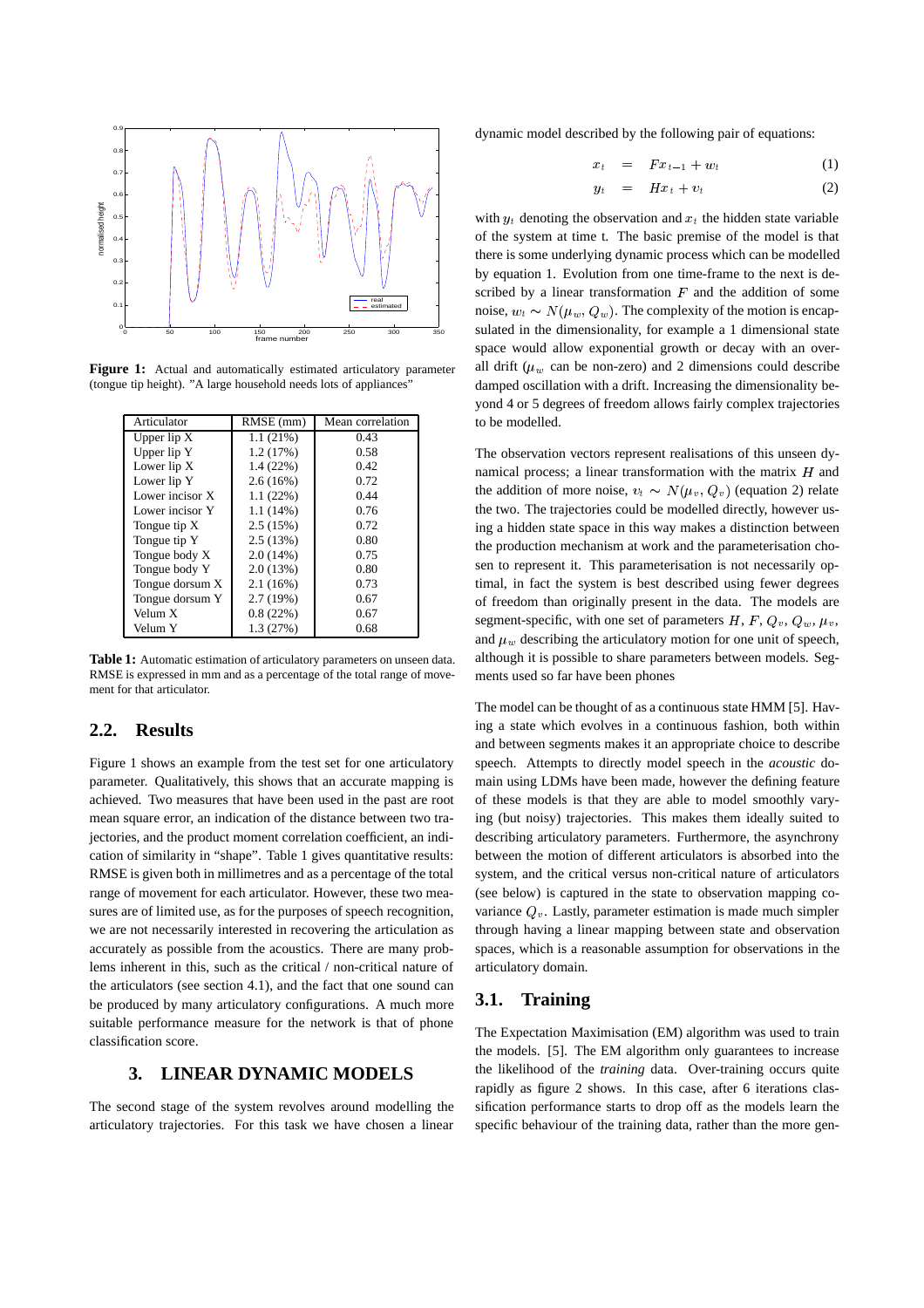

**Figure 2:** classification scores peak (here after 6 iterations) when the models start to become over-trained

eral characteristics of each phone.

#### **3.2. Classification**

For each segment to be classified, the probability of the observations given the model parameters for each phone model is calculated. The hidden state prevents direct computation, so an idealised state sequence is generated using the posterior predictive distribution of the state variable given the observations,  $\mathbf{x}_t | \mathbf{Y}_t$ , where  $Y_t = (y_1, \ldots, y_t)^T$ . This is then used to arrive at the appropriate probability. The model likelihoods are then rescored using a bigram language model and finally ranked.

#### **3.3. Feature set**

Using a feature set consisting only of articulatory parameters lacks certain information. For instance making a voiced/voiceless classification, or indeed spotting silences is compromised by the lack of voicing information and energy. We have experi-

| $\mathsf{A}$   | ema                                                                     |
|----------------|-------------------------------------------------------------------------|
| $\mathbf{B}$   | $ema + zero crossings + voiceing$                                       |
| C              | $ema + 12$ cepstra + energy                                             |
| $\overline{D}$ | $ema + 12 \text{ cepstra} + energy + zero \text{ crossings} + voiceing$ |
| E              | $12$ cepstra + energy                                                   |

**Table 2:** summary of the different feature sets used for experimentation.

mented with augmenting the feature set to use other parameters: Mel-scale cepstral coefficients, energy, (acoustic waveform) zero crossing rate, and a voiced/voiceless classification. High values for the zero crossing rate signify noise, ie frication and low values are found in periodic, ie voiced sections of speech. The voiced/voiceless decision was made from a laryngograph trace using a pitchmarking tool. The different experimental configurations are given in Table 2. Both real and simulated ema traces were used, and feature set E, just cepstral coefficients were included for comparison.



Figure 3: raw classification score against state dimension for a validation set consisting of 20 utterances. Models were trained and tested on real ema data only.

#### **4. RESULTS**

There was some degree of flexibility in the dimensionality chosen for the state space, in fact there did not seem to be a clear indicator of an 'optimal' dimensionality. Figure 3 shows how raw (no language model) classification scores are affecting by varying the state dimension. The feature set in use here is the real ema data. Anything between 4 and 13 degrees of freedom produces comparable results, with 11 producing the highest score. This suggests that only a few degrees of freedom are able to model the data, adequately and at present there is enough training data to learn some extra parameters for a minor improvement in results.

| data                      | feature set | accuracy |
|---------------------------|-------------|----------|
| real<br>articulatory      | Α           | 49%      |
|                           | B           | 59%      |
|                           | C           | 68%      |
|                           | D           | 69%      |
| simulated<br>articulatory | А           | 36%      |
|                           | В           | 38%      |
|                           | C           | 50%      |
|                           | D           | 49%      |
| acoustic                  | E           |          |

Table 3: Classification results based on real and simulated articulatory data.

Table 3 summarises the results of experimentation with the system. The number of training iterations and state dimensions was optimised for each system, and the best result obtained quoted. Models trained on simulated articulatory parameters needed more iterations, generally 11-13, of the EM algorithm to converge than their real-data trained counterparts where 3-4 was sufficient. Training and testing models on the real articulatory data produced a classification score of 49%. Augmenting the feature set to also include zero crossing rate and the voiced/unvoiced decision gave a 10% improvement with a result of 59%. Adding then the 12 cepstra and energy to the real ema data, gave the result of 68%, and further adding zero crossing rate and the voicing decision yielded 69%. Performing the same tasks using the automatically esti-